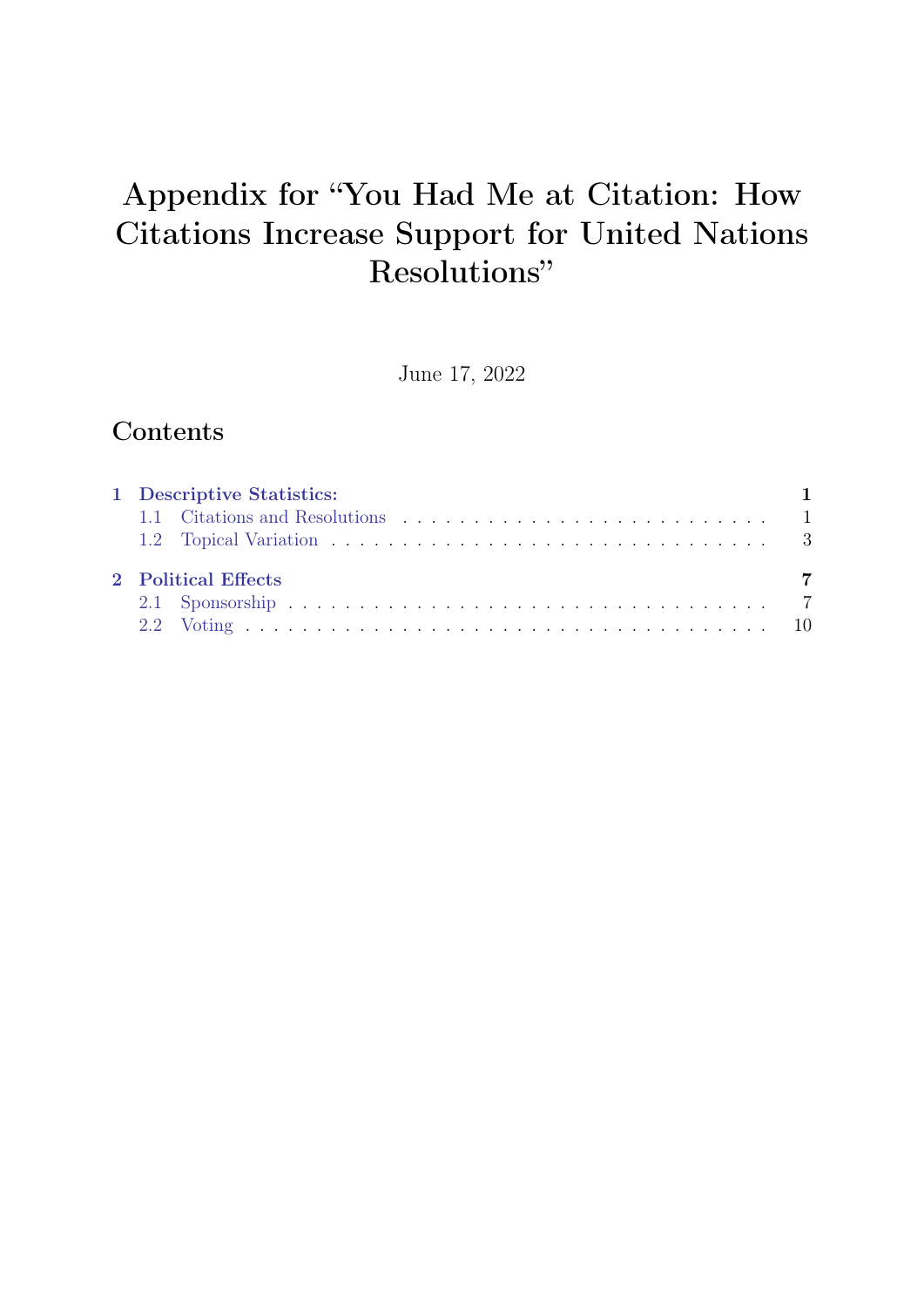## <span id="page-1-0"></span>1 Descriptive Statistics:

#### <span id="page-1-1"></span>1.1 Citations and Resolutions

Both the UNGA and UNSC exhibit increased rates of citation over time, as well as increasing numbers of citations included in each resolution. Intuitively, this makes sense, as the universe of precedents and thus material to cite increases over time. Citation rates are more variable in the UNSC than the UNGA over time, which is likely due to the more flexible institutional nature and small number of negotiating parties in the UNSC, leading to more flexible working norms. Patterns in resolution and citation rates over time are illustrated in Figures [1,](#page-1-2) [2,](#page-2-0) and [3.](#page-2-1) Annual citations, even when normalized by the number of resolutions, particularly increase in the 1990s. This finding is also intuitive, as the 1990s were an extremely active period of legislation in the UN, as Cold War politics no longer precluded consensus between the United States and the Soviet Union/Russia. This pattern is exhibited in both chambers, but is more pronounced in the UNGA.

<span id="page-1-2"></span>

Figure 1: Total number of resolutions increasing over time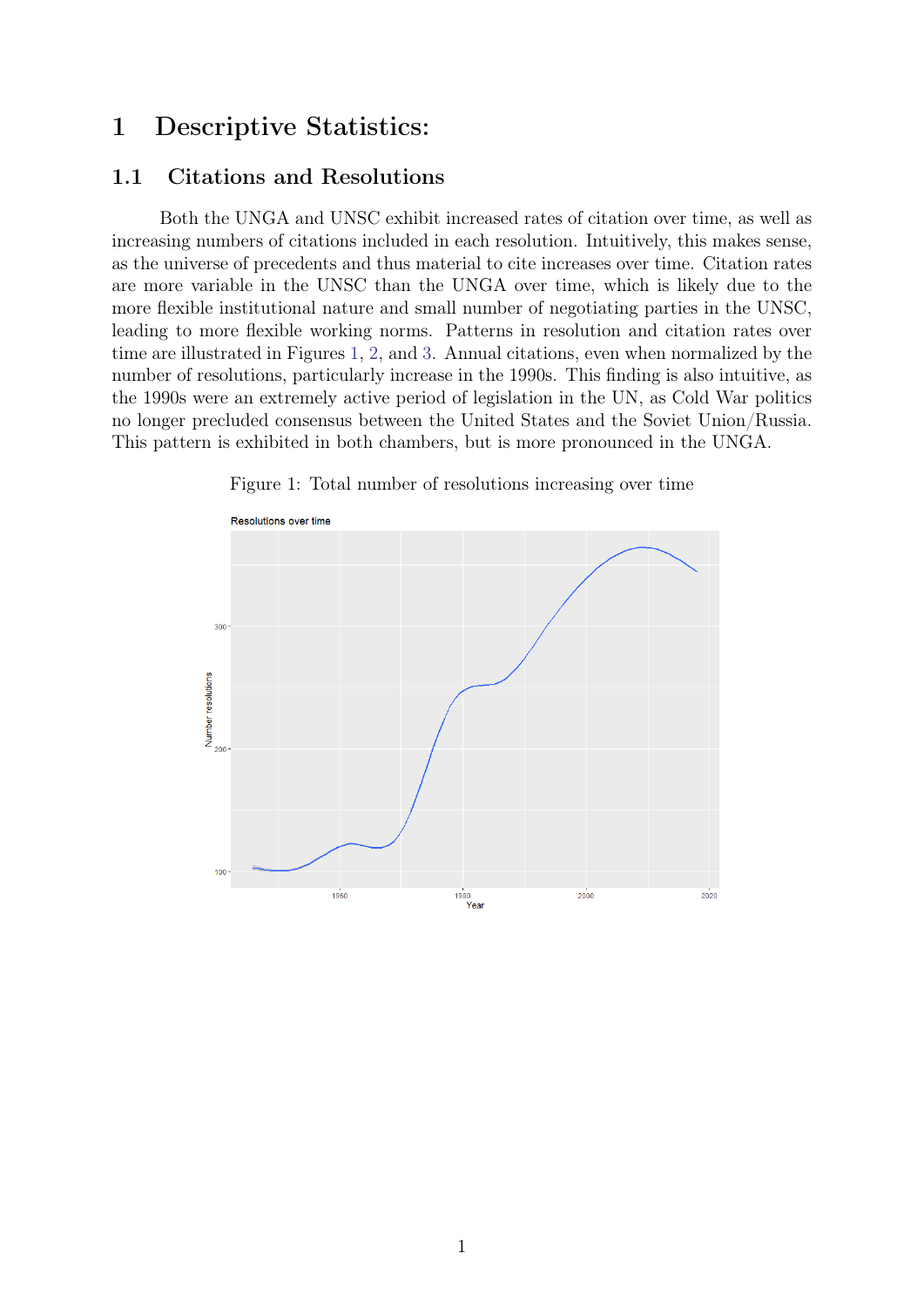

<span id="page-2-0"></span>Figure 2: Citations increasing over time, but at a different rate than resolutions

<span id="page-2-1"></span>Figure 3: Citations increasing over time in both chambers, but particularly in the UNGA

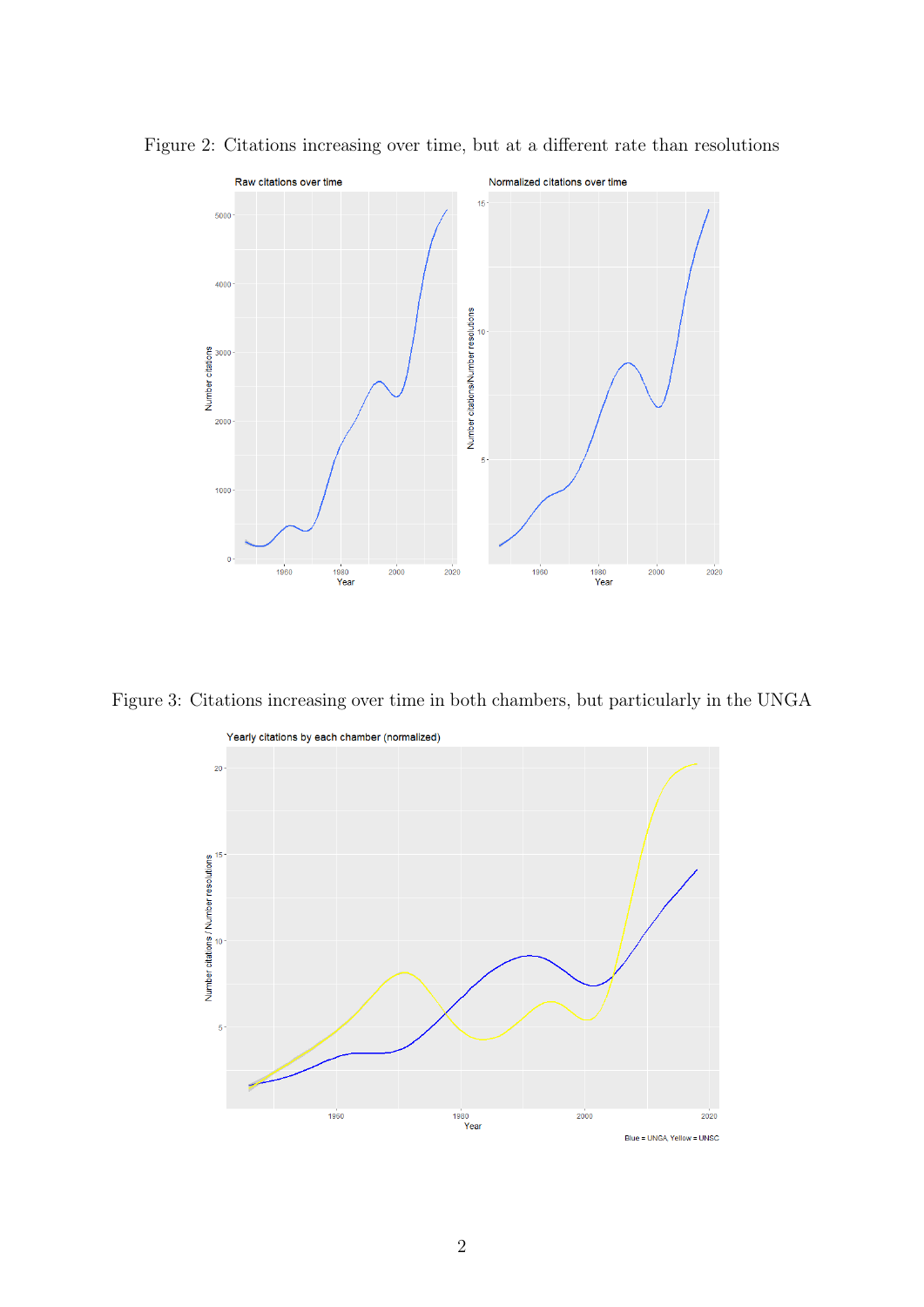#### <span id="page-3-0"></span>1.2 Topical Variation

We identify topics using a structural topic model (Figure [4\)](#page-3-1), an approach which we describe in detail in the main text (see also [Roberts et al.](#page-12-0) [2014\)](#page-12-0). We show key findings for each topic area, including the number of resolutions, number of citations, topical alignment, topical proportion of the overall corpus, and age in Table [1](#page-4-0) and illustrated in Figures [4,](#page-3-1) [5,](#page-5-0) [6,](#page-6-0) and [7.](#page-6-1) The strategies used to measure alignment, resolution and citation count, and topic proportion are described in the main text, and our strategy for measuring topic age is described below.

Figure 4: Resolutions by topic areas

<span id="page-3-1"></span>

#### **Top Topics in UN Resolutions**

Note: Estimation with Structural Topic Model (STM)

#### Temporal Effects

Across all topics, while the number of resolutions and topic proportions are relatively constant, the rate of citation is increasing over time, and that the rate of annual citations varies across topic areas (Figures [6](#page-6-0) and [7\)](#page-6-1). On some topics, trends in citation rates and resolution rates move together ("south africa"), but sometimes they exhibit distinct patterns ("unraw administration," "conservation"). Examining temporal patterns in citation shows us that on some topics, 'ownership' is passed back and forth between the UNGA and the UNSC over time (Figure [8\)](#page-7-2). For example, "africa" and "conflict\_response."

Once issues are introduced onto the UN's agenda, they are unlikely to be removed because of bureaucratic inertia and state incentives to maintain institutional attention. [\(Hurd](#page-12-1) [2008,](#page-12-1) 114-118). We therefore measure topic age using the year in which a resolution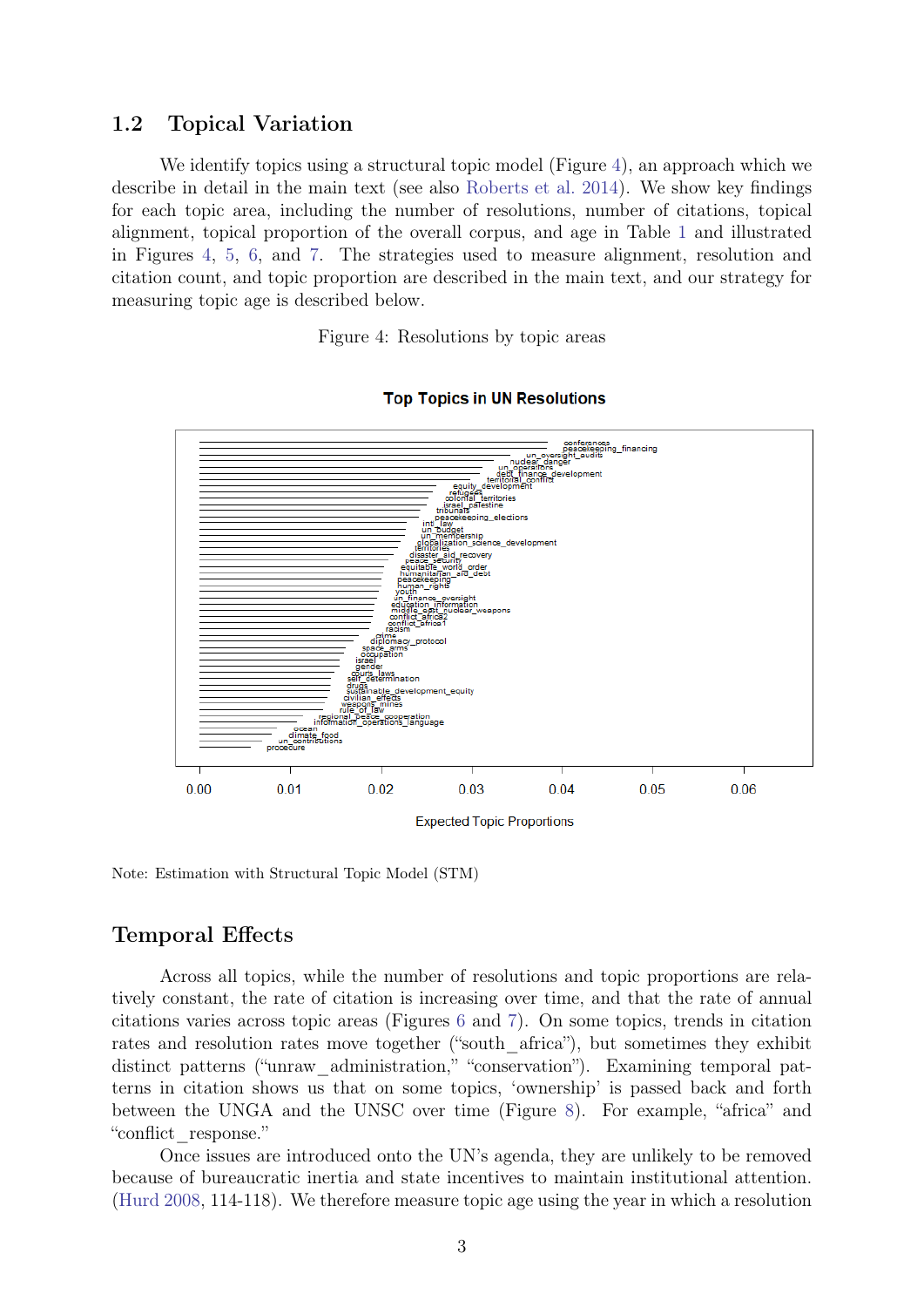<span id="page-4-0"></span>

|                                   | Number      | Number    | Alignment           | Topic      | Age  |
|-----------------------------------|-------------|-----------|---------------------|------------|------|
|                                   | Resolutions | Citations | $(97.5$ Percentile) | Proportion |      |
| peacekeeping                      | 344         | 2911      | 37.87               | 0.020      | 1949 |
| conflict africal                  | 318         | 3853      | 40.78               | 0.019      | 1946 |
| peace security                    | $352\,$     | 4719      | 42.06               | 0.021      | 1946 |
| un_oversight_audits               | 635         | 6488      | 28.53               | 0.034      | 1946 |
| tribunals                         | $398\,$     | 1435      | 41.02               | 0.024      | 1946 |
| territorial conflict              | 459         | 2775      | 51.83               | 0.030      | 1947 |
| conflict africa2                  | 344         | 3385      | 44.67               | 0.019      | 1946 |
| peacekeeping elections            | 281         | 2468      | 36.56               | 0.024      | 1948 |
| civilian effects                  | 232         | 1767      | 207.38              | 0.014      | 1946 |
| diplomacy_protocol                | $\,295$     | 1656      | 94.35               | 0.017      | 1946 |
| occupation                        | 286         | 2822      | 41.18               | 0.016      | 1951 |
| colonial territories              | 495         | 2586      | 187.75              | 0.025      | 1946 |
| information_operations_language   | 157         | 1030      | 31.96               | 0.011      | 1946 |
| peacekeeping financing            | 671         | 12439     | 675.11              | 0.038      | 1946 |
| israel palestine                  | 424         | 4268      | 98.29               | 0.025      | 1947 |
| courts laws                       | 188         | 843       | 34.95               | 0.015      | 1946 |
| israel                            | $277\,$     | 3273      | 79.10               | 0.015      | 1946 |
| drugs                             | $275\,$     | 2657      | 72.94               | 0.014      | 1947 |
| gender                            | $278\,$     | 2039      | $51.85\,$           | 0.015      | 1946 |
| un_operations                     | 202         | 1158      | 25.41               | 0.031      | 1946 |
| weapons mines                     | 251         | 1361      | 65.75               | 0.014      | 1946 |
| humanitarian_aid_debt             | $372\,$     | 2410      | 59.29               | 0.020      | 1946 |
| $human\_rights$                   | 389         | 3289      | 61.73               | 0.020      | 1947 |
| refugees                          | 482         | 2252      | 35.94               | 0.026      | 1946 |
| ocean                             | 169         | 1334      | 43.50               | 0.008      | 1948 |
| education information             | $\,292$     | 2189      | 34.23               | 0.019      | 1946 |
| $space\_arms$                     | 279         | 2335      | 151.08              | 0.016      | 1958 |
| nuclear danger                    | 589         | 5662      | 111.36              | 0.032      | 1948 |
| un membership                     | 204         | 451       | 44.59               | 0.023      | 1946 |
| disaster aid recovery             | 420         | 2741      | 54.82               | 0.021      | 1946 |
| self determination                | 269         | 1651      | 170.94              | 0.014      | 1949 |
| middle_east_nuclear_weapons       | 355         | 4442      | 152.07              | 0.019      | 1947 |
| un finance oversight              | 373         | 2519      | 62.44               | 0.019      | 1946 |
| equitable world order             | 387         | 1923      | 46.51               | 0.020      | 1947 |
| crime                             | 330         | 2645      | 46.27               | 0.018      | 1946 |
| equity development                | 247         | 1551      | $32.53\,$           | 0.026      | 1946 |
| conferences                       | 561         | 3872      | 34.24               | 0.038      | 1946 |
| sustainable development equity    | 208         | 1553      | 249.83              | 0.014      | 1954 |
| rule of law                       | $212\,$     | 2668      | 47.91               | 0.014      | 1950 |
| youth                             | $378\,$     | 2370      | 42.03               | 0.020      | 1946 |
| debt finance development          | $633\,$     | 3520      | 58.56               | 0.031      | 1946 |
| globalization science development | 391         | 2978      | 52.80               | 0.022      | 1947 |
| un_budget                         | 435         | 2881      | 112.93              | 0.023      | 1946 |
| territories                       | $393\,$     | 1881      | 198.30              | 0.022      | 1946 |
| regional peace cooperation        | $223\,$     | 1303      | 45.78               | 0.011      | 1948 |
| climate food                      | 119         | 1346      | 74.46               | 0.008      | 1948 |
| un contributions                  | 99          | 584       | 99.98               | 0.007      | 1946 |
| intl law                          | 368         | 2415      | 48.90               | 0.023      | 1946 |
| racism                            | 362         | 2144      | 49.11               | 0.019      | 1946 |
|                                   |             |           |                     |            |      |

Table 1: Key findings by topic

procedure 26 39 31.32 0.006 1950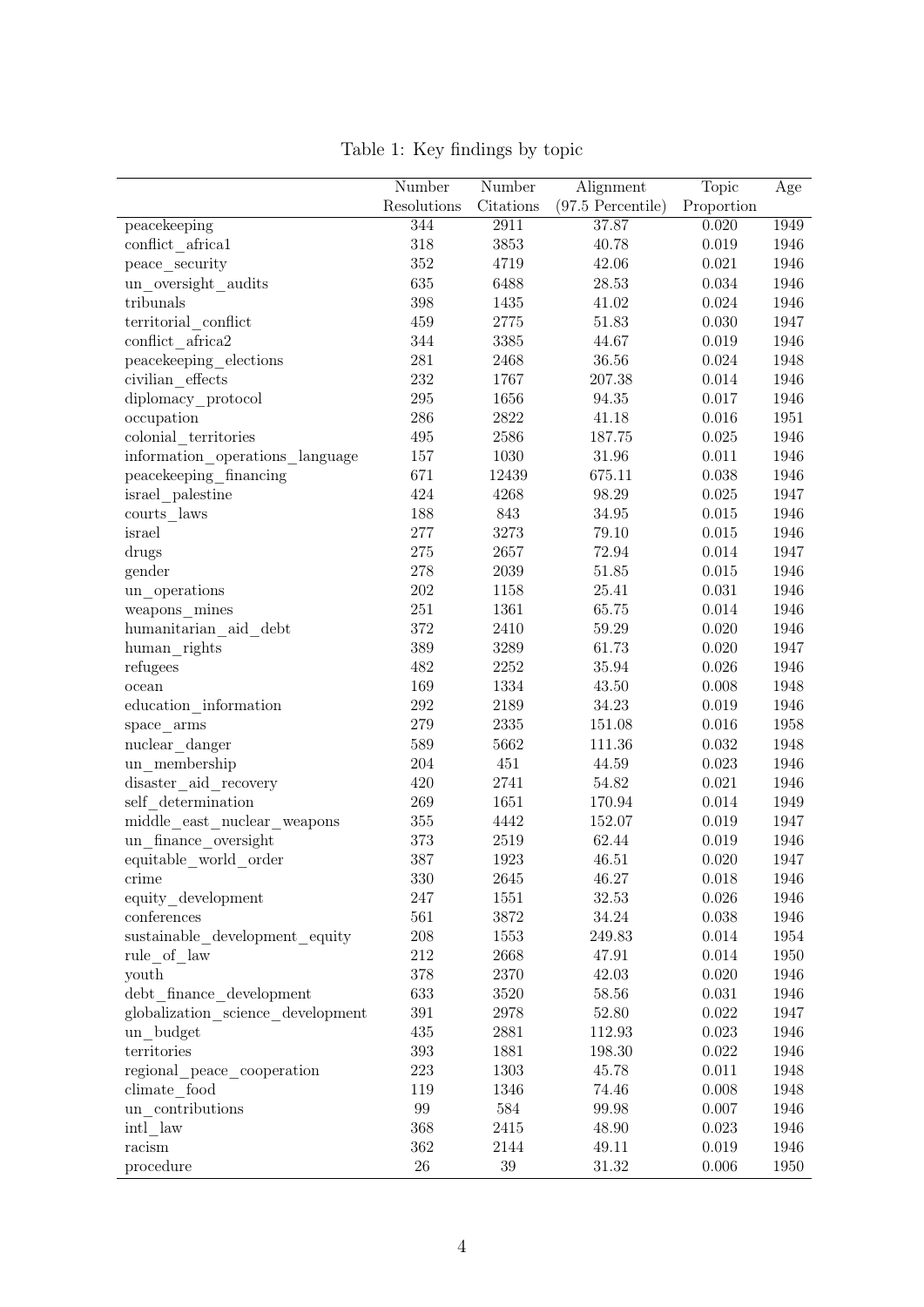<span id="page-5-0"></span>

Figure 5: Citations and Resolutions by topic areas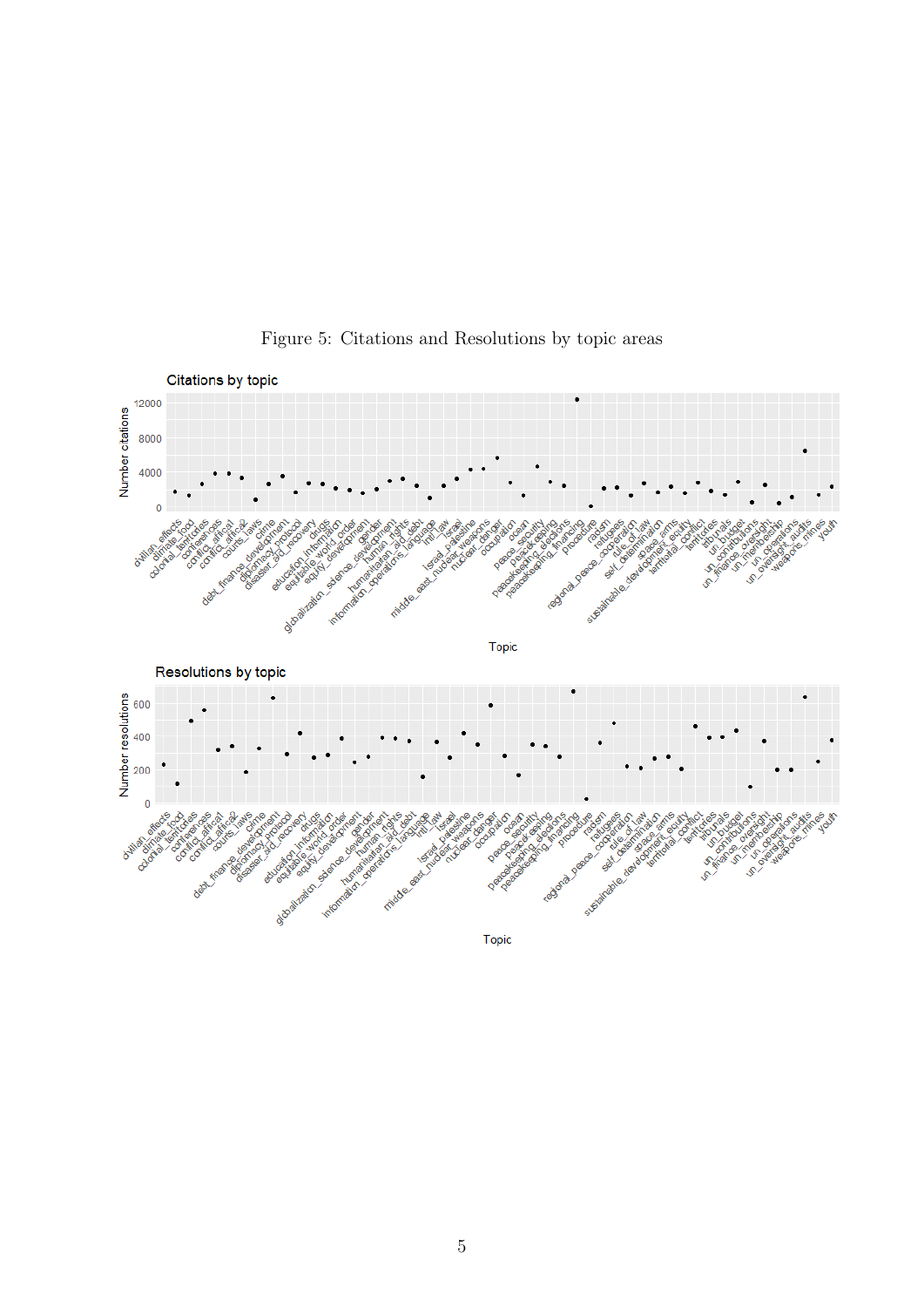Figure 6: Citations and Resolutions by topic areas, over time

<span id="page-6-0"></span>

| Comparing citations (normalized) and resolutions by topic |                                                                                     |              |                                                                     |                  |                    |                                                         |                                      |                      |  |  |
|-----------------------------------------------------------|-------------------------------------------------------------------------------------|--------------|---------------------------------------------------------------------|------------------|--------------------|---------------------------------------------------------|--------------------------------------|----------------------|--|--|
|                                                           | civilian effects                                                                    | climate food | colonial_territories                                                | conferences      | conflict_africa1   | conflict_africa2                                        | courts laws                          | crime                |  |  |
| $75 -$<br>$50 -$                                          |                                                                                     |              |                                                                     |                  |                    |                                                         |                                      |                      |  |  |
| $25 -$<br>0 <sup>1</sup>                                  |                                                                                     |              |                                                                     |                  |                    |                                                         |                                      |                      |  |  |
| $75 -$                                                    | finance developr                                                                    |              | liplomacy_protoco saster_aid_recove                                 | drugs            |                    | ucation_informatic juitable_world_ord :quity_developmen |                                      | gender               |  |  |
| $50 -$                                                    |                                                                                     |              |                                                                     |                  |                    |                                                         |                                      |                      |  |  |
| $25 -$<br>$0 -$                                           |                                                                                     |              |                                                                     |                  |                    |                                                         |                                      |                      |  |  |
|                                                           | tion_science_deve                                                                   | human_rights | manitarian_aid_de_ion_operations_la                                 |                  | intl_law           | israel                                                  | israel_palestine                     | east_nuclear_we      |  |  |
| $75 -$<br>$50 -$                                          |                                                                                     |              |                                                                     |                  |                    |                                                         |                                      |                      |  |  |
| $25 -$<br>$\Omega$                                        |                                                                                     |              |                                                                     |                  |                    |                                                         |                                      |                      |  |  |
|                                                           | nuclear_danger                                                                      | occupation   | ocean                                                               | peace_security   | peacekeeping       |                                                         | icekeeping_electic icekeeping_financ | procedure            |  |  |
| $75 -$<br>$50 -$                                          |                                                                                     |              |                                                                     |                  |                    |                                                         |                                      |                      |  |  |
| $25 -$<br>$0 -$                                           |                                                                                     |              |                                                                     |                  |                    |                                                         |                                      |                      |  |  |
|                                                           | racism                                                                              | refugees     | nal_peace_cooper                                                    | rule_of_law      | self_determination | space_arms                                              | able_development                     | territorial_conflict |  |  |
| $75 -$<br>$50 -$                                          |                                                                                     |              |                                                                     |                  |                    |                                                         |                                      |                      |  |  |
| $25 -$<br>$0 -$                                           |                                                                                     |              |                                                                     |                  |                    |                                                         |                                      |                      |  |  |
|                                                           | territories                                                                         | tribunals    | un_budget                                                           | un_contributions | 1 finance oversigl | un_membership                                           | un_operations                        | n_oversight_audit    |  |  |
| $75 -$<br>$50 -$                                          |                                                                                     |              |                                                                     |                  |                    |                                                         |                                      |                      |  |  |
| $25 -$                                                    |                                                                                     |              |                                                                     |                  |                    |                                                         |                                      |                      |  |  |
| $\Omega$                                                  |                                                                                     |              | 1950197019902010 1950197019902010 1950197019902010 1950197019902010 |                  |                    |                                                         | 1950197019902010 1950197019902010    |                      |  |  |
| $75 -$                                                    | weapons_mines                                                                       | youth        |                                                                     |                  |                    |                                                         |                                      |                      |  |  |
| $50 -$                                                    |                                                                                     |              |                                                                     |                  |                    |                                                         |                                      |                      |  |  |
| $25 -$<br>$0 -$                                           |                                                                                     |              |                                                                     |                  |                    |                                                         |                                      |                      |  |  |
|                                                           | 1950197019902010 1950197019902010                                                   |              |                                                                     |                  |                    |                                                         |                                      |                      |  |  |
|                                                           | Year<br>Purple = Number citations / Number resolutions, Orange = Number resolutions |              |                                                                     |                  |                    |                                                         |                                      |                      |  |  |

<span id="page-6-1"></span>Figure 7: Citations and Topic Proportions by topic areas, over time



Year Green = Number citations / Number resolutions / 100, Pink = Topic proportion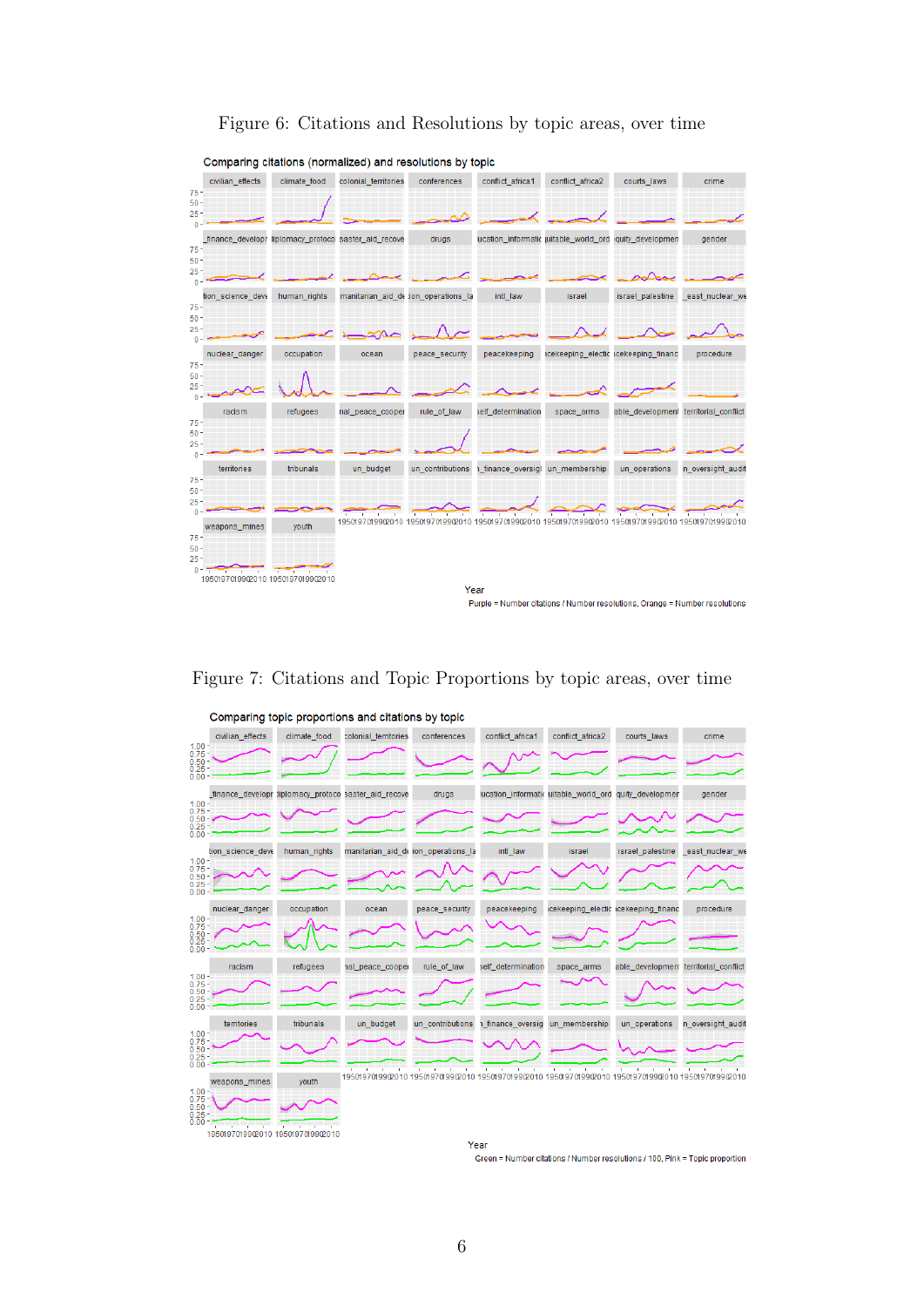<span id="page-7-2"></span>

Figure 8: Chamber-level citations on different topics over time

with a given modal topic was first introduced onto the UN's working agenda. Our data attest to the validity of this approach, showing that once a topic is introduced, the number of resolutions addressing it remains fairly consistent year on year (Figure [9\)](#page-8-0). For most topics, the proportion of resolutions with that modal topic is also relatively flat over time, though some important exceptions where topic proportion notably changes over time– such as "conservation" – are present. The only topic that vanishes entirely from the agenda is "south\_africa."

Using this measurement approach, we find that the age of most topics is essentially equal. 46 of the 50 topics we identify were first introduced during the first decade of the UN's work, which we can see in Figure [9.](#page-8-0) Alternative measures of issue age, including the mean of the resolution years for each topic, yield similarly little variation. Average resolution age is one such example– for 43 of the 50 topics, the average resolution age is 1990 or more recent, and average resolution age has a standard deviation of just 7.78. This finding suggests that the topics identified by our model may be too broad to capture temporal variation in issue introduction. As we discuss below, subcomponents of the various topics may be introduced at various points in time, but the larger themes we identify have been present on the UN's agenda in one form or another since the institution's founding.

## <span id="page-7-0"></span>2 Political Effects

#### <span id="page-7-1"></span>2.1 Sponsorship

Our analysis of the relationship between citation and sponsorship largely follows the strategy we outline in the main paper to assess the relationship between citation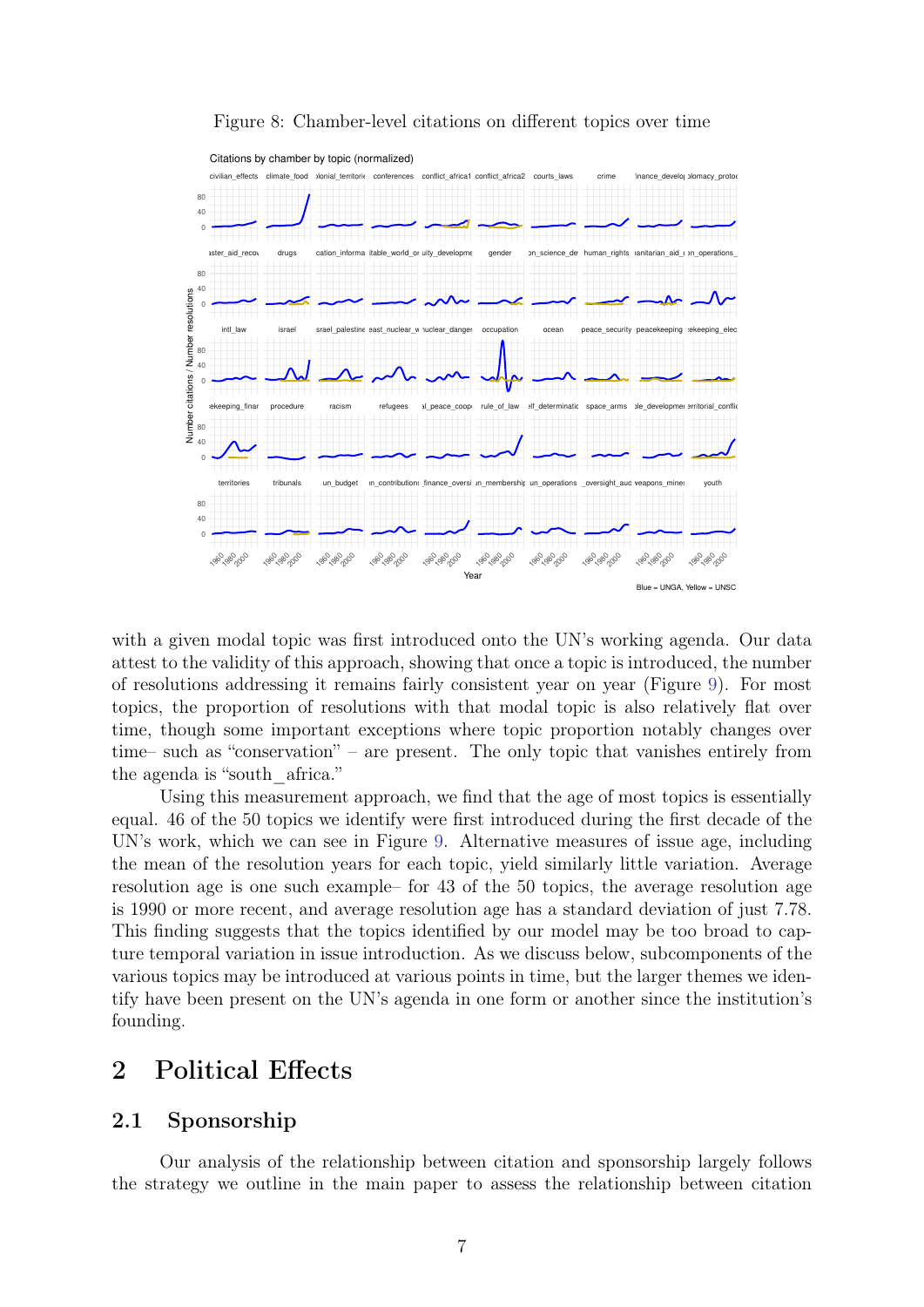<span id="page-8-0"></span>

Figure 9: Resolutions over time, oldest to newest topics

and voting. To investigate the relationship between sponsorship and citation, we first identify state sponsors for all resolutions for which sponsorship data are available through the [UNGA Digital Library,](https://digitallibrary.un.org/) which includes essentially all resolutions passed from 2000 onwards. In particular, for each resolution we identify whether each country was listed as a sponsor of that resolution prior to that resolution's passage. To study relationships between sponsorship and citation, we then calculate the following statistic:

$$
S_t = \frac{1}{n_t} \sum_{i}^{n_t} \frac{N_{(i,t)}(sponsor, cite)}{N_{(i,t)}(sponsor)} - \frac{N_{(i,t)}(\sim sponsor, cite)}{N_{(i,t)}(\sim sponsor)}
$$
(1)

Where  $n_t$  is the number of countries in year t, and  $N_{(i,t)}(sponsor, cite)$  is the number of resolutions sponsored by country  $i$  in year  $t$  that also cite country  $i$  at least once.  $S_t$  therefore represents the average difference in a country's citation rate for resolutions that country sponsors versus those it does not, which we average across countries and years. For example, suppose that the UN passes  $100$  resolutions in year t, of which 18 cite country  $i$  and 82 do not cite country  $i$ . If  $i$  sponsors 12 out of 18 resolutions that cite  $i$ and 38 out of 82 resolutions that do not cite it,  $S_{i,t} = \frac{N_{(i,t)}(sponsor,cite)}{N_{(i,t)}(sponsor)}$  $\frac{N_{(i,t)}(sponsor,cite)}{N_{(i,t)}(sponsor)} - \frac{N_{(i,t)}(\sim sponsor,cite)}{N_{(i,t)}(\sim sponsor)}$  $\frac{\binom{(i,t)}{\infty}$ sponsor,cue) =  $\frac{12}{18} - \frac{38}{82} \approx 0.20$ . As shown in Figure [10,](#page-9-1) we find support for our hypothesis: resolutions that are sponsored by a country are approximately 50-75 percentage points more likely to cite a resolution that country previously sponsored, compared with resolutions that country did not previously sponsor.

We conduct a similar exercise to compare sponsorship patterns based on defensive ally citation and sponsorship patterns. We focus on military alliances specifically, which, as a form of 'deep' agreement are likely to be a stronger relationship between states than trade or other types of shallow agreements. Previous findings support this decision.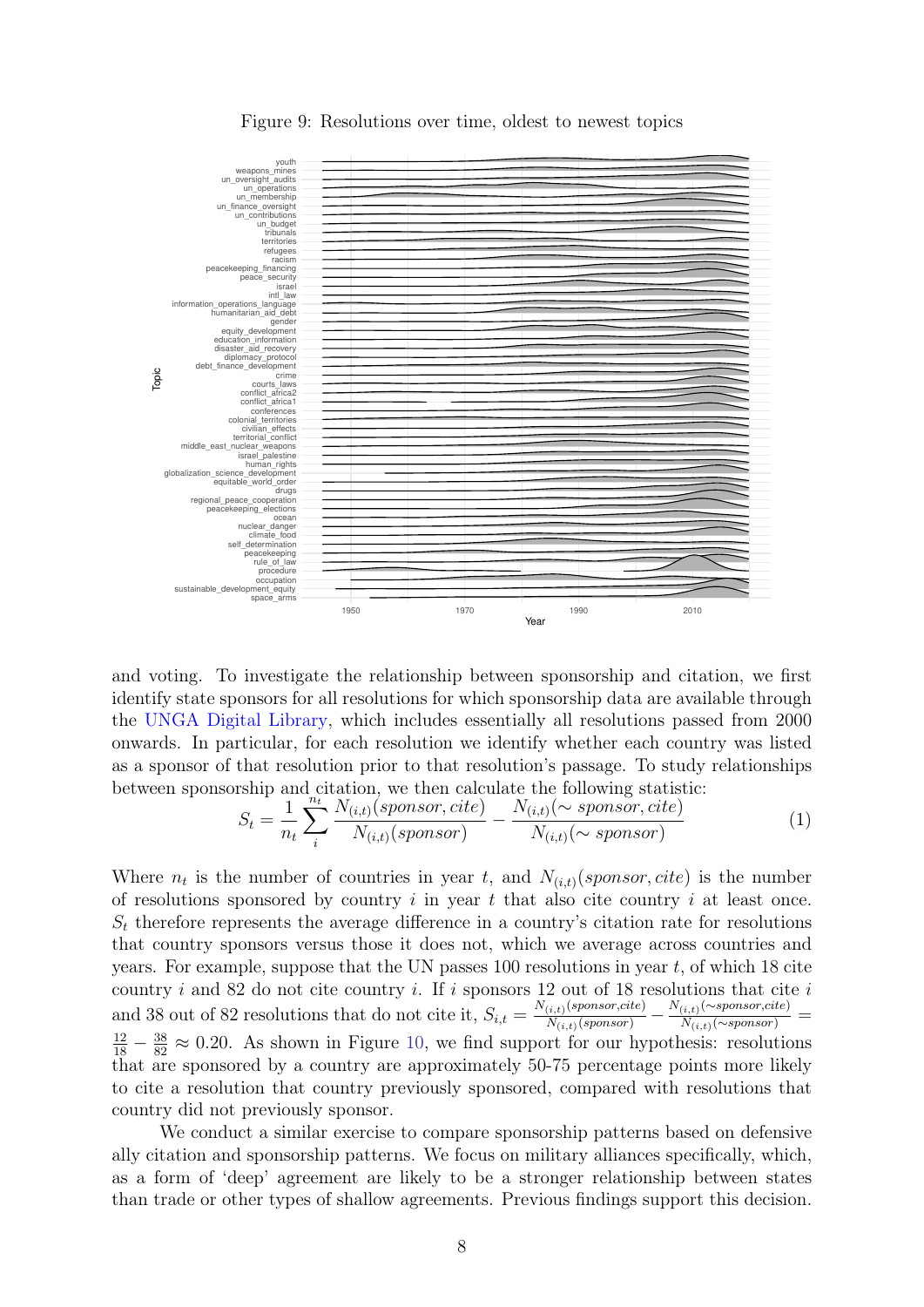<span id="page-9-1"></span>Figure 10: Difference in citation proportion, sponsored vs non-sponsored resolutions



Joining together in the relatively shallow BRICS alliance, for example, did not increase co-sponsorship behavior between members [\(Dijkhuizen and Onderco](#page-12-2) [2019\)](#page-12-2), while membership in the EU, an extremely deep alliance, led to coordinate co-sponsorship behavior on human rights resolutions [\(Smith](#page-12-3) [2006,](#page-12-3) 127). To examine ally citation and sponsorship patterns, we specifically calculate:

$$
A_t = \frac{1}{|S_{(i,t)}|} \sum_{j \in S_{(i,t)}} (ally\%)_{(i,j)}
$$

Where  $S_{(i,t)}$  is the set of resolutions sponsored by country i in year t, and  $(ally\%)_{(i,j)}$  is the proportion of country i's allies that sponsored at least one resolution cited in resolution j.  $A_{(i,t)}$  therefore represents the average proportion of country i's allies that sponsored at least one resolution cited in resolutions sponsored by country  $i$  in year  $t$ . We calculate an equivalent version of this statistic for non-sponsored resolutions, and compare the two in Figure [11.](#page-10-0)

<span id="page-9-0"></span>The results of this comparison also support our theoretical expectations. We find that the average proportion of a country's allies cited in resolutions sponsored by that country is approximately 10 percentage points higher than the average proportion of allies cited in resolutions not sponsored by that country. Since we only observe sponsorship and citation decisions at the end of the negotiation process, we cannot be sure of the causal direction between citation and sponsorship – that is, whether citation is a strategy to induce sponsorship, or whether sponsorship leads to the inclusion of citations. However, since sponsorship decisions usually come at the *end* of the negotiation process, this result suggests that citation patterns have some persuasive impact on downstream resolution sponsorship decisions.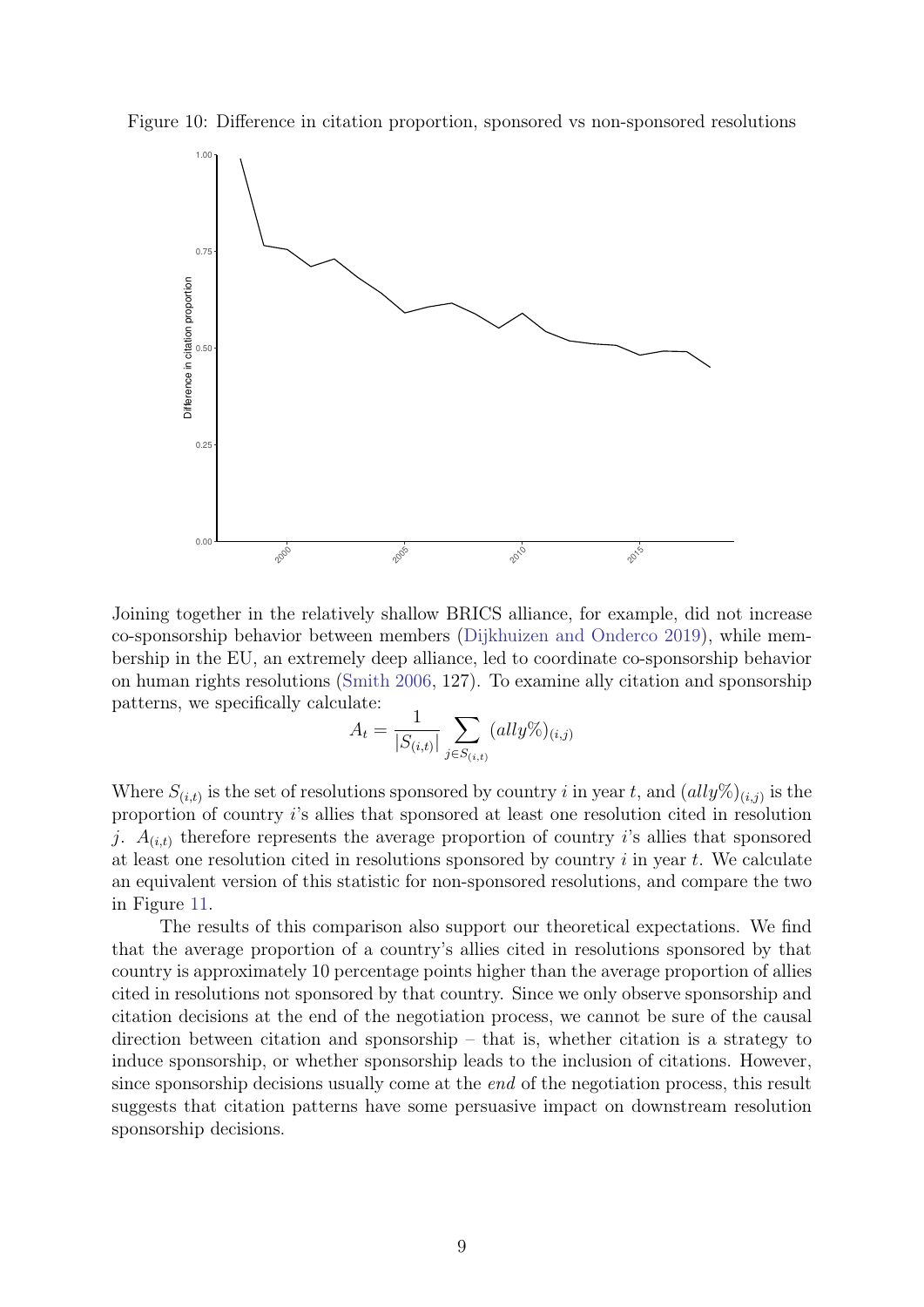<span id="page-10-0"></span>Figure 11: Ally citation proportion, self-sponsored vs non-sponsored resolutions



#### 2.2 Voting

One possible concern with the in-text relationship between citations and votes among highly-aligned resolution pairs that we explore in text is that this relationship may depend on the number of total citations in the resolution pairs. Resolutions with many citations, in other words, may derive diminishing marginal political returns from additional citations. To partially address this concern, we replicate our in-text results while controlling for the total number of resolutions in the older resolution in each pair (Figure [12\)](#page-11-0). We find that our results are essentially unchanged from our in-text results.

Importantly, this finding does not preclude the possibility of diminishing marginal returns from citation patterns. Among the set of highly-aligned pairs of resolutions, total citation counts are relatively uniform. For example, among the set of resolution pairs with a similarity score of 0.8 or higher, some  $80\%$  of pairs have 15 or fewer citations in the older document, compared with an overall in this set of 107 citations. As such, diminishing political returns to citation may be present in resolutions with a particularly large number of citations, but our data contain insufficient observations in this region to identify or rule out this pattern.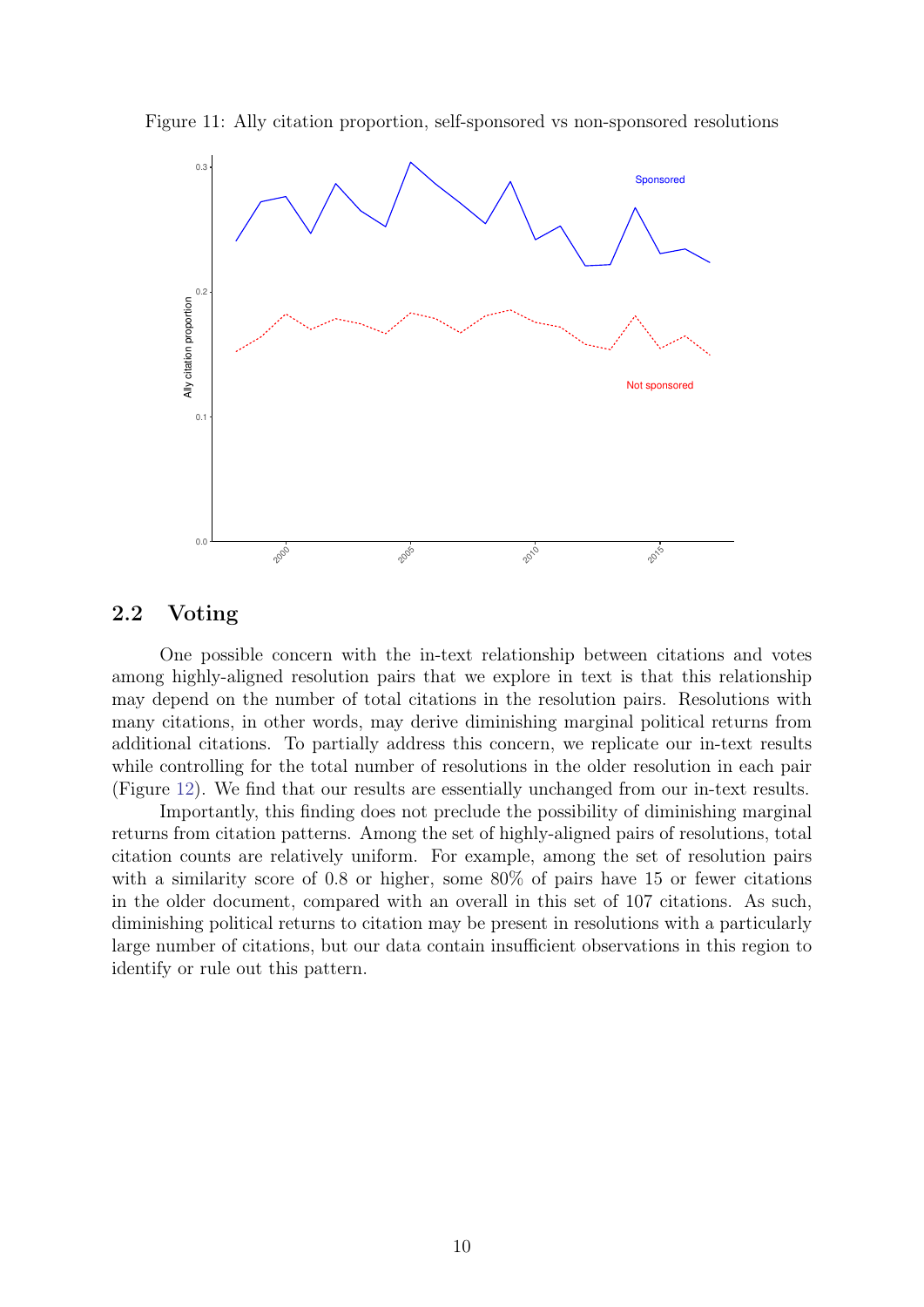<span id="page-11-0"></span>Figure 12: Relationship between votes and citations for highly-aligned resolutions is robust, controlling for the total number of resolutions



Note: OLS linear regression model. The dependent variable is the difference in proportion of yes votes between pairs of highly-aligned resolutions. The key predictor variable is the difference in the number of citations for each resolution. Each point represents a model fit with all pairs with similarity scores above a given cutoff. Fixed effects included for the year of each resolution in the pair.